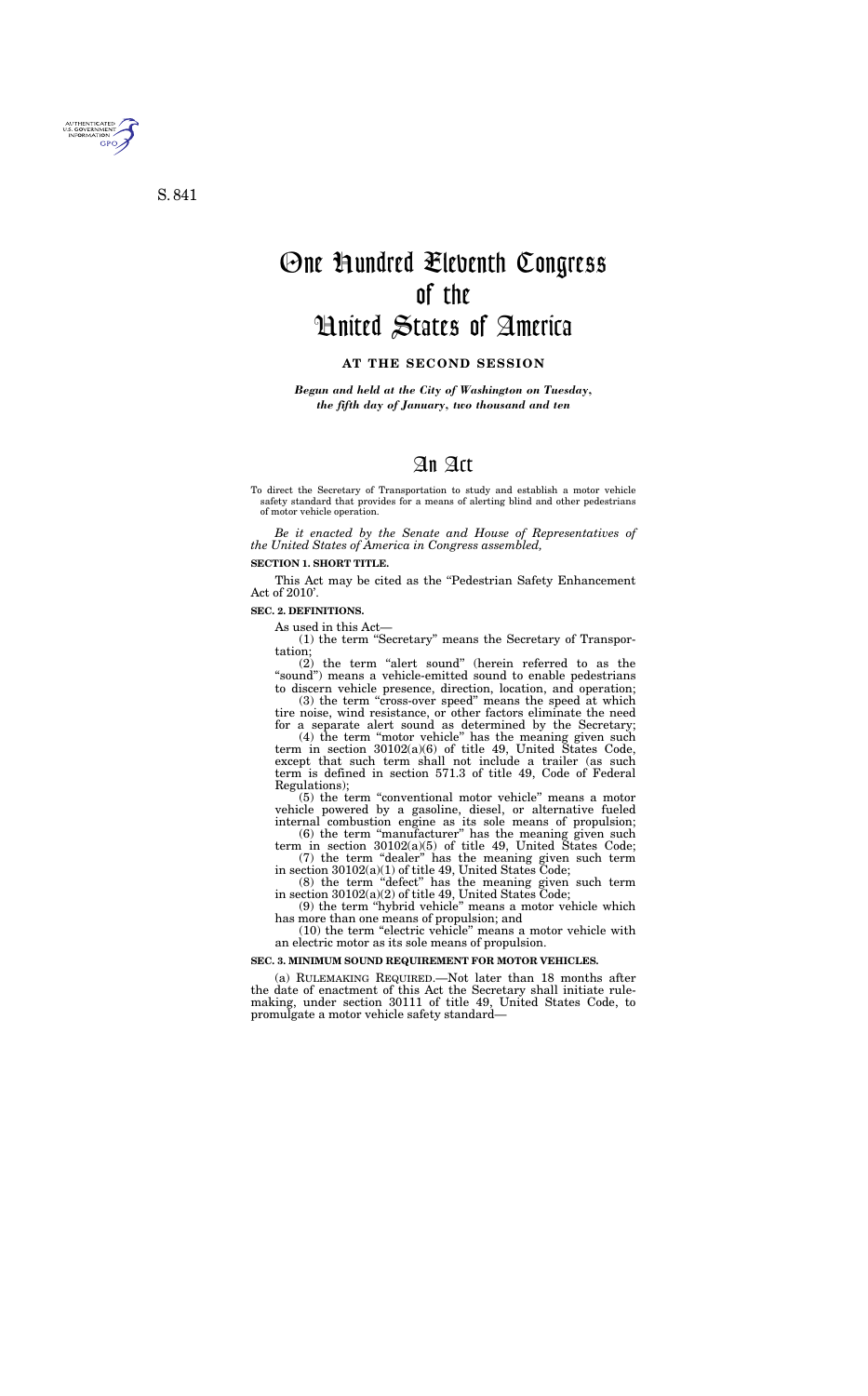## S. 841—2

(1) establishing performance requirements for an alert sound that allows blind and other pedestrians to reasonably detect a nearby electric or hybrid vehicle operating below the cross-over speed, if any; and

(2) requiring new electric or hybrid vehicles to provide an alert sound conforming to the requirements of the motor vehicle safety standard established under this subsection.

The motor vehicle safety standard established under this subsection shall not require either driver or pedestrian activation of the alert sound and shall allow the pedestrian to reasonably detect a nearby electric or hybrid vehicle in critical operating scenarios including, but not limited to, constant speed, accelerating, or decelerating. The Secretary shall allow manufacturers to provide each vehicle with one or more sounds that comply with the motor vehicle safety standard at the time of manufacture. Further, the Secretary shall require manufacturers to provide, within reasonable manufacturing tolerances, the same sound or set of sounds for all vehicles of the same make and model and shall prohibit manufacturers from providing any mechanism for anyone other than the manufacturer or the dealer to disable, alter, replace, or modify the sound or set of sounds, except that the manufacturer or dealer may alter, replace, or modify the sound or set of sounds in order to remedy a defect or non-compliance with the motor vehicle safety standard. The Secretary shall promulgate the required motor vehicle safety standard pursuant to this subsection not later than 36 months after the date of enactment of this Act.

(b) CONSIDERATION.—When conducting the required rulemaking, the Secretary shall—

(1) determine the minimum level of sound emitted from a motor vehicle that is necessary to provide blind and other pedestrians with the information needed to reasonably detect a nearby electric or hybrid vehicle operating at or below the cross-over speed, if any;

(2) determine the performance requirements for an alert sound that is recognizable to a pedestrian as a motor vehicle in operation; and

(3) consider the overall community noise impact.

(c) PHASE-IN REQUIRED.—The motor vehicle safety standard prescribed pursuant to subsection (a) of this section shall establish a phase-in period for compliance, as determined by the Secretary, and shall require full compliance with the required motor vehicle safety standard for motor vehicles manufactured on or after September 1st of the calendar year that begins 3 years after the date on which the final rule is issued.

(d) REQUIRED CONSULTATION.—When conducting the required study and rulemaking, the Secretary shall—

(1) consult with the Environmental Protection Agency to assure that the motor vehicle safety standard is consistent with existing noise requirements overseen by the Agency;

(2) consult consumer groups representing individuals who are blind;

(3) consult with automobile manufacturers and professional organizations representing them;